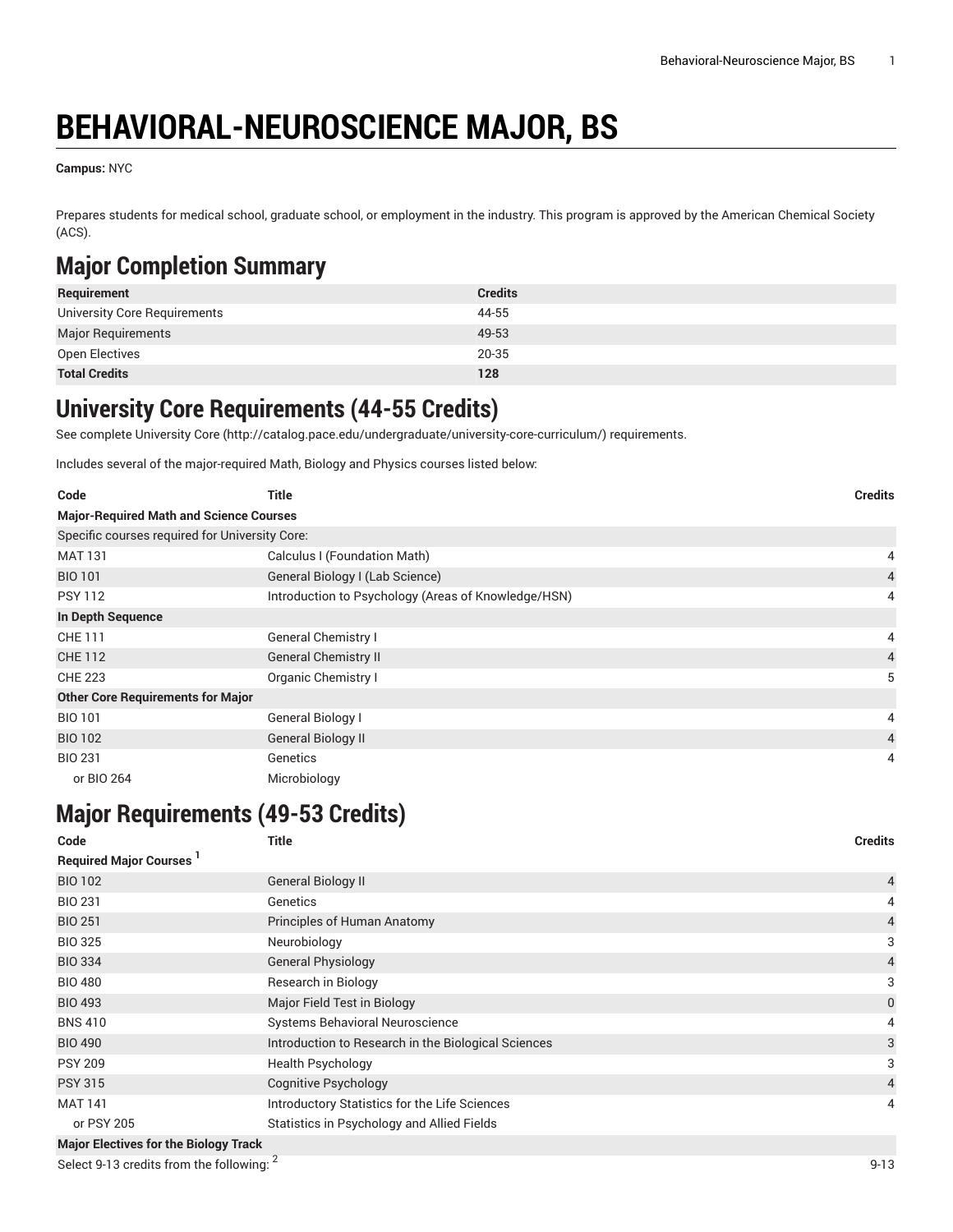| <b>BIO 335</b> | Molecular and Cellular Biology (recommended) |
|----------------|----------------------------------------------|
| <b>PSY 206</b> | Psychology and Law                           |
| <b>PSY 227</b> | Psychology of Women                          |
| <b>PSY 241</b> | Psychology of Alcoholism and Substance Abuse |
| <b>PSY 243</b> | <b>Applied Social Psychology</b>             |
| <b>PSY 277</b> | <b>Evolutionary Psychology</b>               |
| <b>PSY 302</b> | Child Psychology                             |
| <b>PSY 296</b> | Approved Psychology Topics Course            |
| <b>PSY 303</b> | Adolescent Psychology                        |
| <b>PSY 304</b> | Social Psychology                            |
| <b>PSY 307</b> | Psychology of Personality                    |
| <b>PSY 320</b> | Abnormal Psychology I                        |
| <b>PSY 321</b> | Abnormal Psychology II                       |
| <b>PSY 323</b> | Psychology of Learning                       |
| <b>PSY 337</b> | Introduction to Psychological Counseling     |
| <b>PSY 375</b> | Lifespan Development Psychology              |
|                |                                              |

#### **Total Credits 49-53**

- 1 Students may also take BIO 395 Independent Study in Biology or BIO 491 Internship in Biology as part of the Independent Research in Biology requirement.
- 2 Two Psychology courses from the approved list below and one approved Biology course (BIO 335 Molecular and Cellular Biology is recommended.)
- 3 PSY 296L Special Topics: Psychology of Stress is the approved PSY 296 Topics course.

# **Open Electives (20-35 Credits)**

| Code                  | <b>Title</b> | <b>Credits</b> |
|-----------------------|--------------|----------------|
| <b>Open Electives</b> |              |                |
| Select 20-35 credits  |              | 20-35          |
| <b>Total Credits</b>  |              | $20 - 35$      |

1 Includes [UNV 101](/search/?P=UNV%20101) First-Year Seminar (1 credit) - required of first-year freshman students.

*Pre-med students should consult with pre-med advisors.*

# **Psychology Path**

| <b>Course</b>                         | <b>Title</b>                                                                         | <b>Credits</b> |
|---------------------------------------|--------------------------------------------------------------------------------------|----------------|
| <b>First Year</b>                     |                                                                                      |                |
| Fall                                  |                                                                                      |                |
| <b>BIO 101</b>                        | General Biology I (Writing Intensive (WE))                                           | 4              |
| <b>CHE 111</b>                        | <b>General Chemistry I</b>                                                           | 4              |
| <b>UNV 101</b>                        | First-Year Seminar. Introduction to University Community                             |                |
|                                       | Take any one remaining Area of Knowledge course                                      | 3              |
|                                       | First Second Language Course. See Advisor for guidelines                             | 3              |
|                                       | <b>Credits</b>                                                                       | 15             |
| <b>Spring</b>                         |                                                                                      |                |
| BIO 102                               | General Biology II                                                                   | 4              |
| <b>CHE 112</b>                        | <b>General Chemistry II</b>                                                          | $\overline{4}$ |
| <b>PSY 112</b>                        | Introduction to Psychology (Analysis of Human, Social, and Natural Phenomena (AOK5)) | 4              |
| <b>ENG 110</b>                        | Composition                                                                          | 3              |
| Second Language Course, if applicable |                                                                                      | 3              |
|                                       | <b>Credits</b>                                                                       | 18             |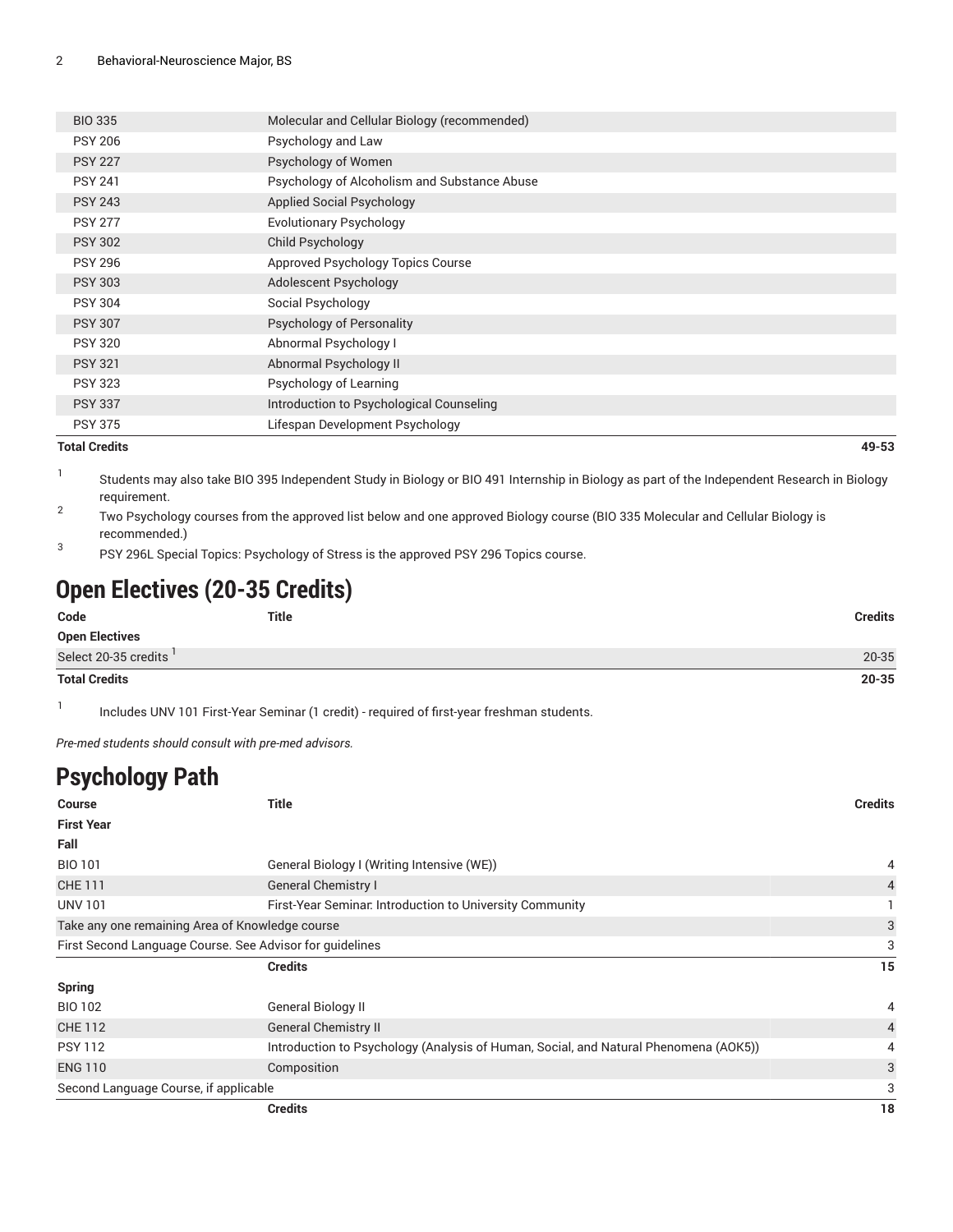| <b>Second Year</b>                              |                                                                                  |                          |
|-------------------------------------------------|----------------------------------------------------------------------------------|--------------------------|
| Fall                                            |                                                                                  |                          |
| <b>BIO 231</b>                                  | Genetics                                                                         | 4                        |
| <b>CHE 223</b>                                  | Organic Chemistry I                                                              | 5                        |
| <b>CIS 101</b>                                  | Introduction to Computing                                                        | 3                        |
| <b>PSY 315</b>                                  | <b>Cognitive Psychology</b>                                                      | $\overline{\mathcal{L}}$ |
|                                                 | <b>Credits</b>                                                                   | 16                       |
| Spring                                          |                                                                                  |                          |
| <b>ENG 120</b>                                  | <b>Critical Writing</b>                                                          | $3 - 4$                  |
| <b>PSY 209</b>                                  | <b>Health Psychology</b>                                                         | 3                        |
|                                                 | One elective course in BIO (BIO 335/BIO 335A (Writing Enhanced (WE) recommended) | 5                        |
| Take any one remaining Area of Knowledge course |                                                                                  | 3                        |
|                                                 | <b>Credits</b>                                                                   | $14 - 15$                |
| <b>Third Year</b>                               |                                                                                  |                          |
| Fall                                            |                                                                                  |                          |
| <b>BIO 251</b>                                  | Principles of Human Anatomy                                                      | 4                        |
| <b>BIO 325</b>                                  | Neurobiology                                                                     | 3                        |
| <b>MAT 131</b>                                  | Calculus I                                                                       | 4                        |
| <b>ENG 201</b>                                  | Writing in the Disciplines                                                       | $3 - 4$                  |
| Civic Engagement (CE) elective                  |                                                                                  | 3                        |
|                                                 | <b>Credits</b>                                                                   | $17 - 18$                |
| <b>Spring</b>                                   |                                                                                  |                          |
| <b>BIO 334</b>                                  | General Physiology                                                               | 4                        |
| <b>MAT 141</b>                                  | Introductory Statistics for the Life Sciences                                    | 4                        |
| or PSY 205                                      | or Statistics in Psychology and Allied Fields                                    |                          |
| <b>BNS 410</b>                                  | Systems Behavioral Neuroscience                                                  | 4                        |
|                                                 | One elective course in PSY or BIO from approved list                             | 4                        |
|                                                 | <b>Credits</b>                                                                   | 16                       |
| <b>Fourth Year</b>                              |                                                                                  |                          |
| Fall                                            |                                                                                  |                          |
| <b>PSY 380</b>                                  | Experimental Psychology I                                                        | 4                        |
| <b>COM 200</b>                                  | <b>Public Speaking</b>                                                           | 3                        |
| <b>BIO 493</b>                                  | Major Field Test in Biology                                                      | $\boldsymbol{0}$         |
| One elective course in PSY from approved list   |                                                                                  | 4                        |
|                                                 | Take two remaining Area of Knowledge, Learning Community courses                 | 6                        |
|                                                 | <b>Credits</b>                                                                   | 17                       |
| <b>Spring</b>                                   |                                                                                  |                          |
| <b>PSY 381</b>                                  | Experimental Psychology II                                                       | 4                        |
|                                                 | Take any one remaining Area of Knowledge course                                  | 3                        |
| Take any one remaining Area of Knowledge course |                                                                                  | 3                        |
| Open Elective Course                            |                                                                                  | 4                        |
| Open Elective Course                            |                                                                                  | 4                        |
|                                                 | <b>Credits</b>                                                                   | 18                       |
|                                                 | <b>Total Credits</b>                                                             | 131-133                  |

# **Pre-Med**

| <b>Course</b>     | Title                                      | <b>Credits</b> |
|-------------------|--------------------------------------------|----------------|
| <b>First Year</b> |                                            |                |
| Fall              |                                            |                |
| <b>BIO 101</b>    | General Biology I (Writing Intensive (WE)) | 4              |
| <b>CHE 111</b>    | <b>General Chemistry I</b>                 | $\overline{4}$ |
| <b>ENG 110</b>    | Composition                                | 3              |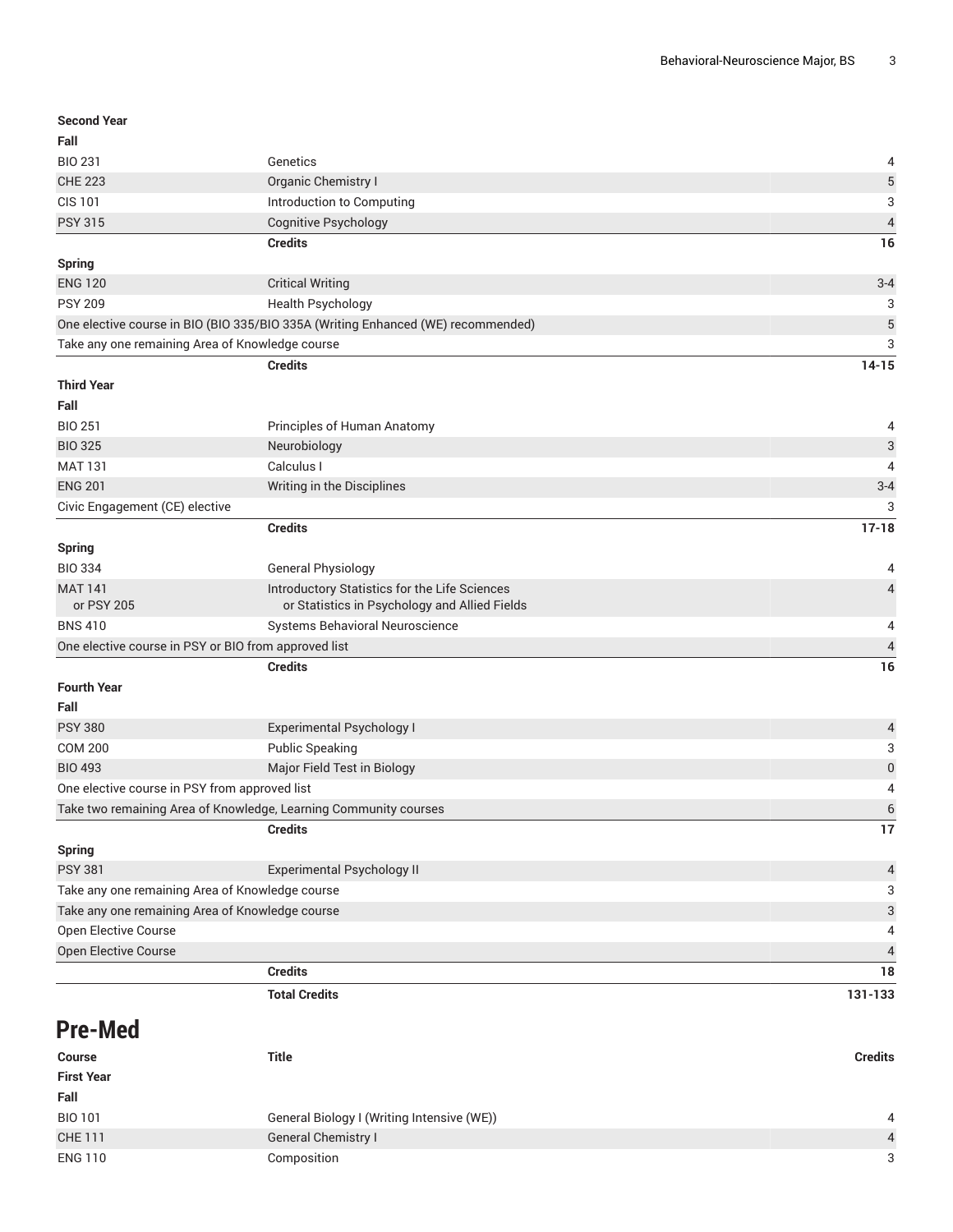| <b>UNV 101</b>                                              | First-Year Seminar. Introduction to University Community                             | $\mathbf{1}$              |
|-------------------------------------------------------------|--------------------------------------------------------------------------------------|---------------------------|
| First Second Language Course. See Advisor for guidelines    |                                                                                      | 3                         |
|                                                             | <b>Credits</b>                                                                       | 15                        |
| <b>Spring</b>                                               |                                                                                      |                           |
| <b>BIO 102</b>                                              | General Biology II                                                                   | 4                         |
| <b>CHE 112</b>                                              | <b>General Chemistry II</b>                                                          | $\overline{4}$            |
| <b>PSY 112</b>                                              | Introduction to Psychology (Analysis of Human, Social, and Natural Phenomena (AOK5)) | 4                         |
| Second Language Course, if applicable                       |                                                                                      | $\ensuremath{\mathsf{3}}$ |
|                                                             | <b>Credits</b>                                                                       | 15                        |
| <b>Second Year</b>                                          |                                                                                      |                           |
| Fall                                                        |                                                                                      |                           |
| <b>BIO 231</b>                                              | Genetics                                                                             | 4                         |
| <b>CHE 223</b>                                              | Organic Chemistry I                                                                  | 5                         |
| <b>CIS 101</b>                                              | Introduction to Computing                                                            | $\ensuremath{\mathsf{3}}$ |
| <b>PSY 315</b>                                              | Cognitive Psychology                                                                 | 4                         |
|                                                             | <b>Credits</b>                                                                       | 16                        |
| <b>Spring</b>                                               |                                                                                      |                           |
| <b>ENG 120</b>                                              | <b>Critical Writing</b>                                                              | $3 - 4$                   |
| <b>PSY 209</b>                                              | <b>Health Psychology</b>                                                             | 3                         |
|                                                             | One elective course in BIO (BIO 335/BIO 335A, Writing Enhanced (WE) recommended)     | 5                         |
| One major elective course in subject PSY from approved list |                                                                                      | $\overline{4}$            |
|                                                             | <b>Credits</b>                                                                       | $15 - 16$                 |
| <b>Third Year</b>                                           |                                                                                      |                           |
| Fall                                                        |                                                                                      |                           |
| <b>BIO 251</b>                                              | Principles of Human Anatomy                                                          | 4                         |
| <b>BIO 325</b>                                              | Neurobiology                                                                         | 3                         |
| <b>MAT 131</b>                                              | Calculus I                                                                           | $\overline{4}$            |
| <b>ENG 201</b>                                              | Writing in the Disciplines                                                           | $3 - 4$                   |
| Civic Engagement (CE) elective                              |                                                                                      | 3                         |
|                                                             | <b>Credits</b>                                                                       | $17 - 18$                 |
| <b>Spring</b>                                               |                                                                                      |                           |
| <b>BIO 334</b>                                              | <b>General Physiology</b>                                                            | 4                         |
| <b>MAT 141</b>                                              | Introductory Statistics for the Life Sciences                                        | 4                         |
| or PSY 205                                                  | or Statistics in Psychology and Allied Fields                                        |                           |
| <b>BNS 410</b>                                              | Systems Behavioral Neuroscience                                                      | $\overline{\mathcal{L}}$  |
| <b>CHE 224</b>                                              | Organic Chemistry II                                                                 | 5                         |
|                                                             | <b>Credits</b>                                                                       | 17                        |
| <b>Fourth Year</b>                                          |                                                                                      |                           |
| Fall                                                        |                                                                                      |                           |
| SOC 102                                                     | Introduction to Sociology                                                            | 3                         |
| <b>BIO 490</b>                                              | Introduction to Research in the Biological Sciences (Writing Enhanced (WE) course)   | 3                         |
| <b>COM 200</b>                                              | <b>Public Speaking</b>                                                               | 3                         |
| <b>BIO 327</b>                                              | <b>Cellular Biochemistry</b>                                                         | $\overline{4}$            |
| PHY 101                                                     | College Physics I                                                                    | 4                         |
| or PHY 111                                                  | or General Physics I                                                                 |                           |
| <b>BIO 493</b>                                              | Major Field Test in Biology                                                          | $\pmb{0}$                 |
|                                                             | <b>Credits</b>                                                                       | 17                        |
| <b>Spring</b>                                               |                                                                                      |                           |
| <b>BIO 395</b><br>or BIO 480                                | Independent Study in Biology<br>or Research in Biology                               | 3                         |
| or BIO 491                                                  | or Internship in Biology                                                             |                           |
| PHY 102                                                     | <b>College Physics II</b>                                                            | 4                         |
| or PHY 112                                                  | or General Physics II                                                                |                           |
|                                                             |                                                                                      |                           |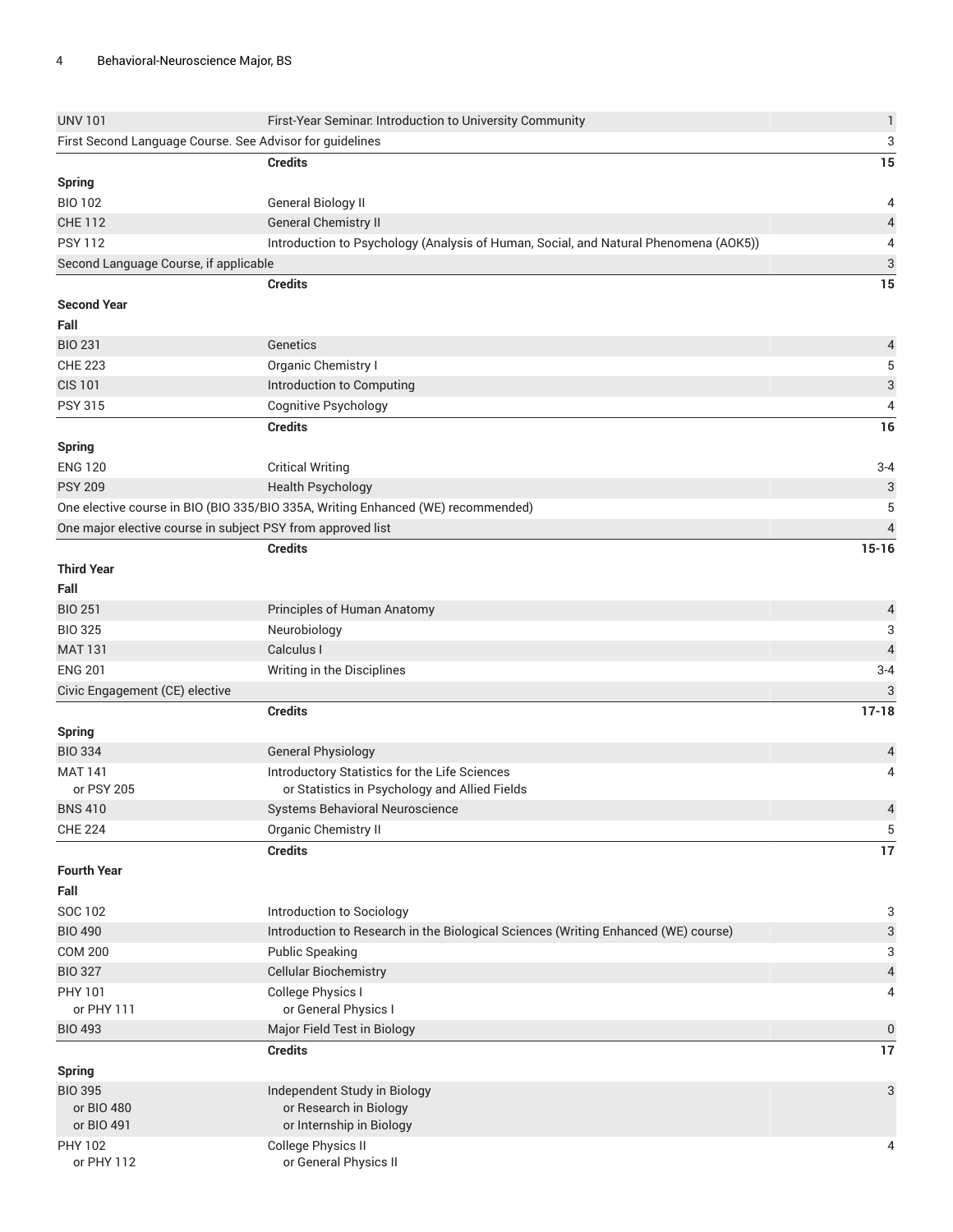|                                               | Take any one remaining Area of Knowledge and Learning Community (LC) course          | 3                         |
|-----------------------------------------------|--------------------------------------------------------------------------------------|---------------------------|
|                                               | Take any one remaining Area of Knowledge and Learning Community (LC) course          | 3                         |
|                                               | One major elective course in subject PSY from approved list                          | $\ensuremath{\mathsf{3}}$ |
|                                               | <b>Credits</b>                                                                       | 16                        |
|                                               | <b>Total Credits</b>                                                                 | 128-130                   |
|                                               |                                                                                      |                           |
| General Path                                  |                                                                                      |                           |
| <b>Course</b>                                 | <b>Title</b>                                                                         | <b>Credits</b>            |
| <b>First Year</b>                             |                                                                                      |                           |
| Fall                                          |                                                                                      |                           |
| <b>BIO 101</b>                                | General Biology I (Writing Intensive (WE))                                           | 4                         |
| <b>CHE 111</b>                                | <b>General Chemistry I</b>                                                           | 4                         |
| <b>UNV 101</b>                                | First-Year Seminar. Introduction to University Community                             | $\mathbf{1}$              |
|                                               | Take any one remaining Area of Knowledge course                                      | $\ensuremath{\mathsf{3}}$ |
|                                               | First Second Language Course. See Advisor for guidelines                             | 3                         |
|                                               | <b>Credits</b>                                                                       | 15                        |
| <b>Spring</b>                                 |                                                                                      |                           |
| <b>BIO 102</b>                                | <b>General Biology II</b>                                                            | 4                         |
| <b>CHE 112</b>                                | <b>General Chemistry II</b>                                                          | 4                         |
| <b>PSY 112</b>                                | Introduction to Psychology (Analysis of Human, Social, and Natural Phenomena (AOK5)) | 4                         |
| <b>ENG 110</b>                                | Composition                                                                          | $\ensuremath{\mathsf{3}}$ |
| Second Language Course, if applicable         |                                                                                      | 3                         |
|                                               | <b>Credits</b>                                                                       | 18                        |
| <b>Second Year</b>                            |                                                                                      |                           |
| Fall                                          |                                                                                      |                           |
| <b>BIO 231</b>                                | Genetics                                                                             | 4                         |
| <b>CHE 223</b>                                | Organic Chemistry I                                                                  | 5                         |
| <b>CIS 101</b>                                | Introduction to Computing                                                            | 3                         |
| <b>PSY 315</b>                                | <b>Cognitive Psychology</b>                                                          | 4                         |
|                                               | <b>Credits</b>                                                                       | 16                        |
| <b>Spring</b>                                 |                                                                                      |                           |
| <b>ENG 120</b>                                | <b>Critical Writing</b>                                                              | $3 - 4$                   |
| <b>PSY 209</b>                                | <b>Health Psychology</b>                                                             | 3                         |
|                                               | One elective course in BIO (BIO 335/BIO 335A (Writing Enhanced (WE) recommended)     | $\mathbf 5$               |
|                                               | Take any one remaining Area of Knowledge course                                      | 3                         |
|                                               | <b>Credits</b>                                                                       | $14 - 15$                 |
| <b>Third Year</b><br>Fall                     |                                                                                      |                           |
| <b>BIO 251</b>                                | Principles of Human Anatomy                                                          | 4                         |
| <b>BIO 325</b>                                | Neurobiology                                                                         | 3                         |
| <b>MAT 131</b>                                | Calculus I                                                                           | 4                         |
| <b>ENG 201</b>                                | Writing in the Disciplines                                                           | $3 - 4$                   |
| Civic Engagement (CE) elective                |                                                                                      | 3                         |
|                                               | <b>Credits</b>                                                                       | $17 - 18$                 |
| <b>Spring</b>                                 |                                                                                      |                           |
| <b>BIO 334</b>                                | <b>General Physiology</b>                                                            | 4                         |
| <b>MAT 141</b>                                | Introductory Statistics for the Life Sciences                                        | 4                         |
| or PSY 205                                    | or Statistics in Psychology and Allied Fields                                        |                           |
| <b>BNS 410</b>                                | Systems Behavioral Neuroscience                                                      | 4                         |
| One elective course in PSY from approved list |                                                                                      | 4                         |
|                                               | <b>Credits</b>                                                                       | 16                        |